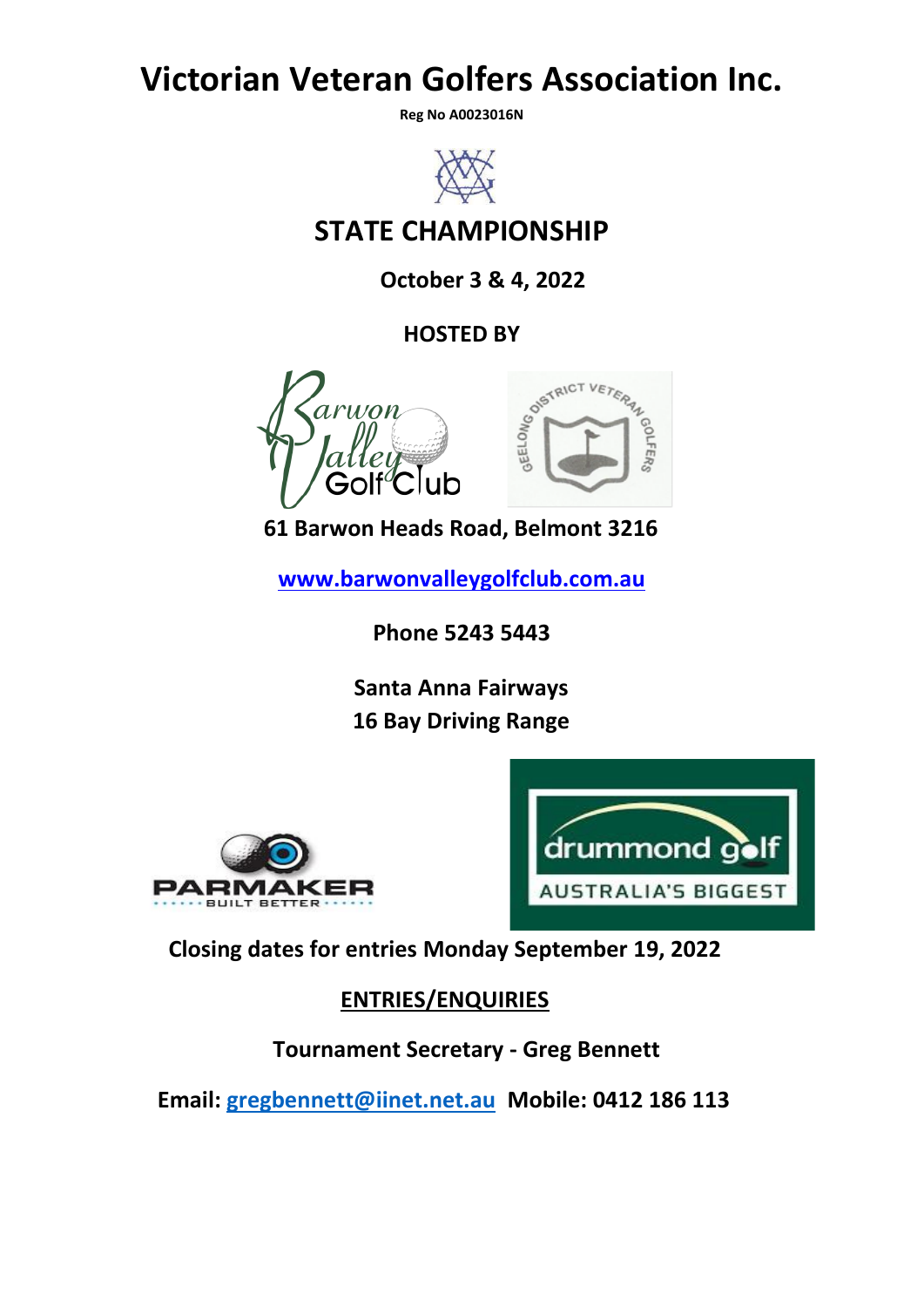# **Sponsors of the Tournament**

The GDVGA and the VVGA would like to thank all generous sponsors of this tournament. Their generous support has certainly made for an improved event.

| Sponsors                                                    |
|-------------------------------------------------------------|
| <b>GEELONG</b>                                              |
| Prestige Jayco Caravans                                     |
| <b>Drummonds Golf</b>                                       |
| Portarlington Golf Club                                     |
| <b>Aristocrat Waurnyale Motel</b><br>See accommodation page |
| <b>Peter Fitzgerald Excavations</b>                         |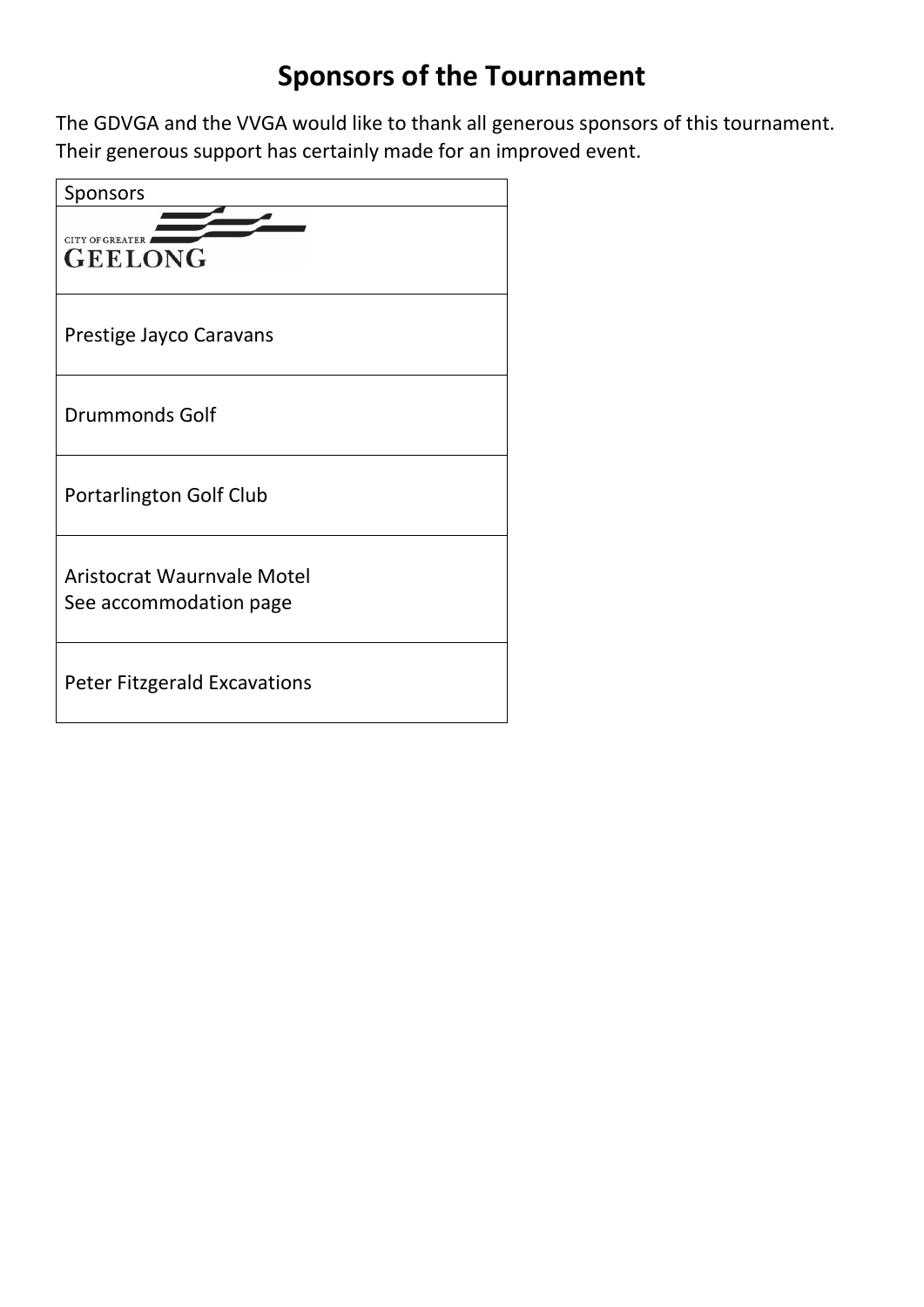# **PLAYING CONDITIONS**

- 1. All entrants (both men and women) must be a financial member of the Victorian Veteran Golfers Association (VVGA) and a Golf Australia (GA) home Golf Club.
- 2. All entrants must have played in at least two (2) District events in the past 12 months.
- 3. All entry fees must be paid at the time of entry.
- 4. The Council of the VVGA shall have the entire management of the Tournament including handicapping and the power to alter a handicap at any time during the Tournament.
- 5. A Golf Australia (GA) Handicap limit of 36 (men) and 45 (women) applies to all Championship events.
- 6. All competitions shall be played in accordance with the rules of golf as adopted by the Royal and Ancient Golf of St Andrews and any modifications set out in local rules.
- 7. Range finding devices may be used.
- 8. The Match Committee of the VVGA shall have the power to deal with and resolve any dispute or protest which must be lodged with the VVGA Captain (or his deputy) within 15 minutes of the conclusion of the day's play. The Match Committee's decision is final.
- 9. The Council of the VVGA may, in the event of adverse weather or any other reason, either shorten the event or schedule it for another day.
- 10.In the case of tied scores the VVGA Match Committee shall determine the manner for deciding the winner.
- 11.Entry fees paid will not be refunded if a scratching is made after two (2) weeks prior to the commencement of the Tournament.
- 12.Competitors may win only one (1) major trophy for the day.
- 13.There is no countback for the ball competition.
- 14.Trophy winners are eliminated from the ball competition.
- 15.To promote fellowship amongst players the draw will be arranged, where possible, to have entrants playing with competitors from other Districts.

**Please note:** Players with private carts must be fully insured and abide by club rules.

## **There are no storage or recharging facilities available for carts at Barwon Valley GC.**

**Miscore** is available for players to use.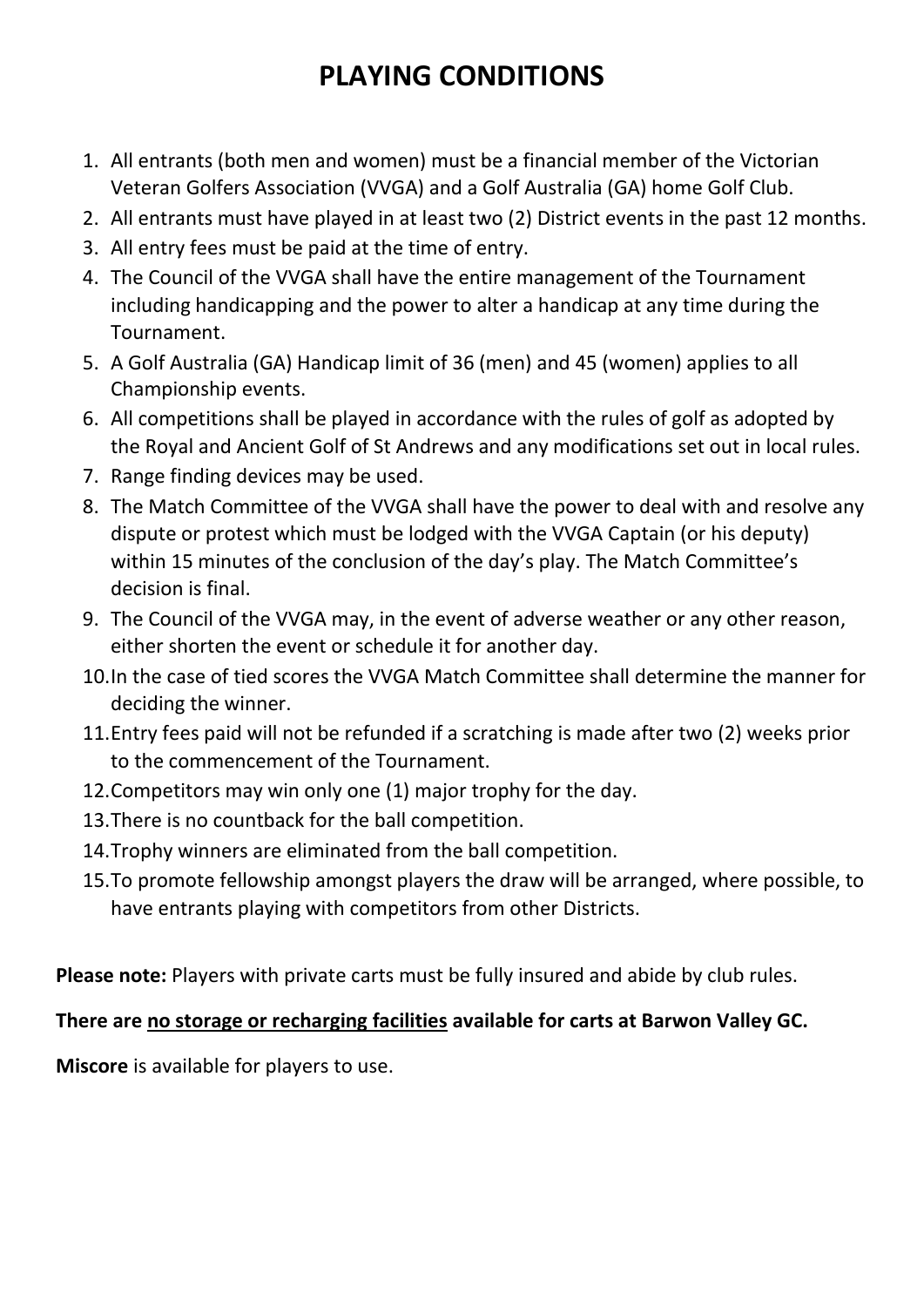

## **PROGRAMME of EVENTS**

## **VVGA STATE CHAMPIONSHIP**

**SUNDAY 2 nd OCTOBER 2022 From 1.00pm. 18 HOLES STABLEFORD COMPETITION \$25 golf and BBQ \$10 BBQ only** *BBQ* **(depending on numbers)**

**MONDAY 3 rd OCTOBER 2022** 

**VVGA ANNUAL GENERAL MEETING: commences at 9.00am**

**FIRST ROUND OF STATE CHAMPIONSHIP A Grade Stroke, Gross & Nett GA 0-12, B Grade Stableford GA 13-24 and C Grade Stableford GA 25-36 (Men) 45 (Women)**

*Take away lunch Includes Roll/Fruit/Water* 

**REGISTRATION: 10.00 A.M. to 10.30 A.M.** 

**SHOTGUN START: 11.00 A.M.** 

**PRESENTATION**: **Ball run and NTP's**

**DINNER: 6.30pm for 7.00pm at Barwon Valley GC (order and pay from menu)**

**TUESDAY 4 th OCTOBER 2022**

**SECOND ROUND OF STATE CHAMPIONSHIP**

**BREAKFAST: From 7.00 A.M. Egg and bacon roll and coffee/tea (\$10)**

**REGISTRATION: 8.00 A.M. TO 8.30 A.M.**

**SHOTGUN START: 9.00 A.M.**

**LUNCH and PRESENTATIONS**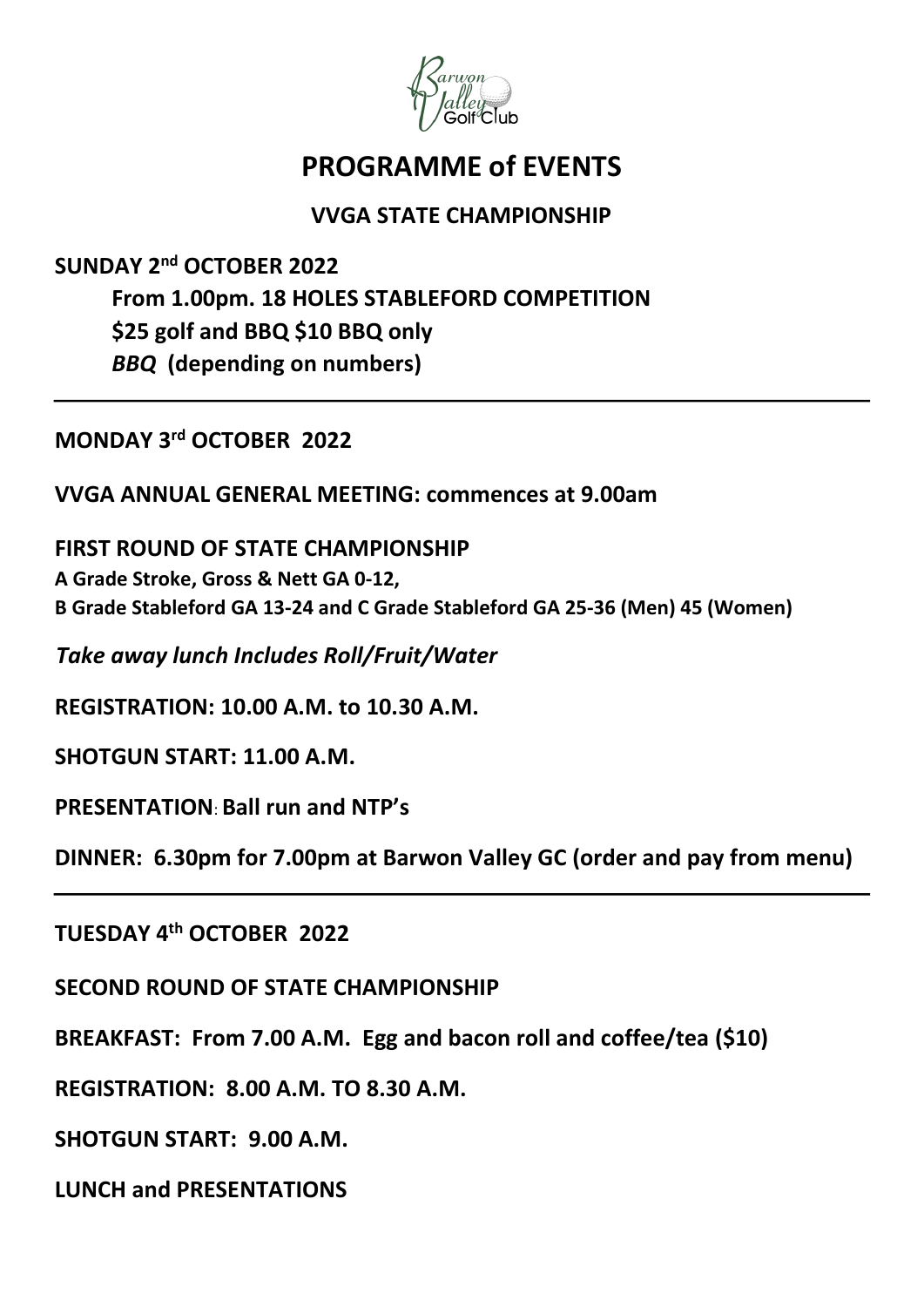## **VICTORIAN VETERAN GOLFERS ASSOCIATION INC.**

# **State Championships OFFICIAL ENTRY FORM**

| Surname __________________________                                                                                                                                                             |                                                                                                                 |
|------------------------------------------------------------------------------------------------------------------------------------------------------------------------------------------------|-----------------------------------------------------------------------------------------------------------------|
|                                                                                                                                                                                                |                                                                                                                 |
| Golf Link No _______________________                                                                                                                                                           |                                                                                                                 |
|                                                                                                                                                                                                |                                                                                                                 |
|                                                                                                                                                                                                |                                                                                                                 |
| I hereby certify that I am a financial member of both a District Veteran Golfers Assoc. and the Victorian Veteran<br>in at least two (2) District competitions in the past twelve (12) months. | Golfers Assoc. and that I am a member of an affiliated Golf Australia "Home Golf Club" and that I have competed |
| Entry Fee \$70.00                                                                                                                                                                              |                                                                                                                 |
|                                                                                                                                                                                                |                                                                                                                 |
| Hire carts are available but limited numbers (15). Contact Elijah Wall at Barwon Valley GC (5243 5443). No<br>restrictions on private carts or ride-ons.                                       |                                                                                                                 |
| Monday Evening Dinner at Barwon Valley GC. Pay on the evening.                                                                                                                                 |                                                                                                                 |
|                                                                                                                                                                                                |                                                                                                                 |
| <b>PAYMENT:</b><br>Golf and BBQ \$25.00 $p/p$                                                                                                                                                  | \$                                                                                                              |
| BBQ only \$10.00 p/p                                                                                                                                                                           | \$                                                                                                              |
| State Championship (Monday and Tuesday) \$70.00                                                                                                                                                |                                                                                                                 |
| Tuesday morning breakfast \$10.00                                                                                                                                                              | $\frac{1}{2}$<br>$\sim$<br><b>Total</b>                                                                         |
| DIRECT CREDIT: GDVGA BSB 633 000 ACCOUNT NO. 109 978 007                                                                                                                                       |                                                                                                                 |
| Post or email entry with proof of payment (EFT) to Tournament Secretary<br><b>Greg Bennett</b><br>gregbennett@iinet.net.au<br>63 Watsons Rd                                                    |                                                                                                                 |

**Newcomb 3219**